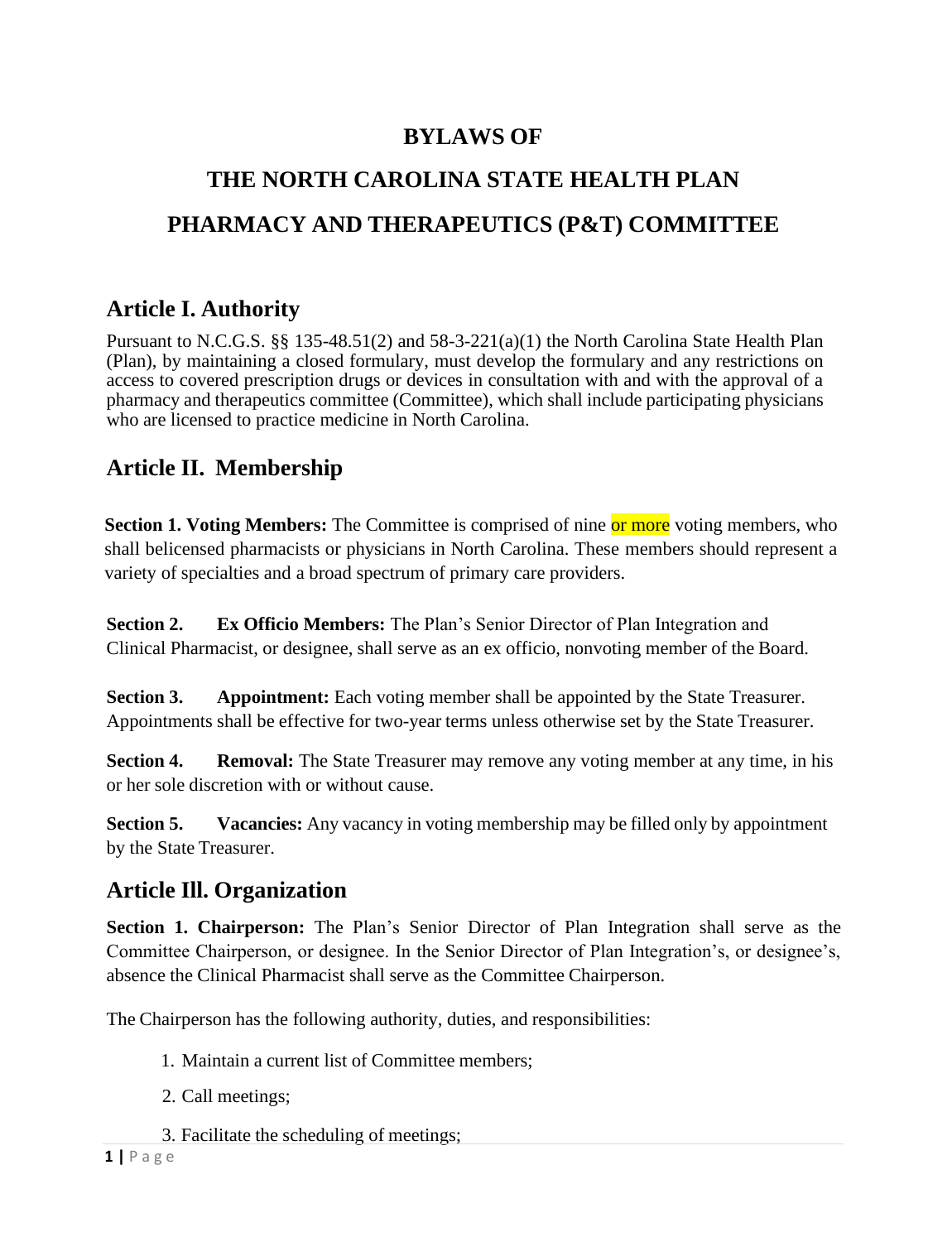- 4. Provide notice of meetings to the Committee and the public;
- 5. Publish an agenda prior to each meeting;
- 6. Maintain official minutes and records of all proceedings from meetings;
- 7. Call a motion to move the Committee into closed session.
- 8. Coordinate and disseminate information to the Committee;
- 9. Consult with outside specialists when needed to leverage expertise that is not represented on the Committee;
- 10. Enforce the governing rules of the Committee as established by these bylaws;

**Section 2. Officers:** Other than the Chairperson, officers may be appointed by the Chairperson from among the Committee's membership.

#### **Article IV. Meetings**

**Section 1. Official Meetings:** Official Meetings are those meetings in which a majority of voting Committee members gather for the purpose of participating in deliberations, voting, or otherwise transacting the business of the Committee. The Committee shall meet at least twice per year Meetings will be held at the Plan's offices unless otherwise decided by the Chairperson.

**Section 2. Emergency or Special Meetings:** Emergency or Special Meetings may be called by the Chairperson.

**Section 3. Public Meetings:** All Official Meetings shall be open to the public pursuant to N.C.G.S. § 143-318.10 except for those parts of the meeting moved to closed session pursuant to N.C.G.S. § 143-318.11.

**Section 4. Closed Session:** The Chairperson may make a motion to move to closed session pursuant to N.C.G.S. § 143-318.11 only during an open public meeting. The motion by the Chairperson to move to closed session must cite the statutorily permissible reason for the closed session. Only those persons authorized by law or invited by the Chairperson may be present during closed session.

**Section 5. Attendance:** Committee members shall attend at least seventy-five percent of all nonemergency meetings of the Committee during the member's two-year term. Any member who fails to satisfy this attendance requirement shall automatically have their membership on the Committee revoked. The Chairperson may request the attendance of Plan staff, Department of State Treasurer staff, consultants, or contractors as necessary to provide information to the Committee.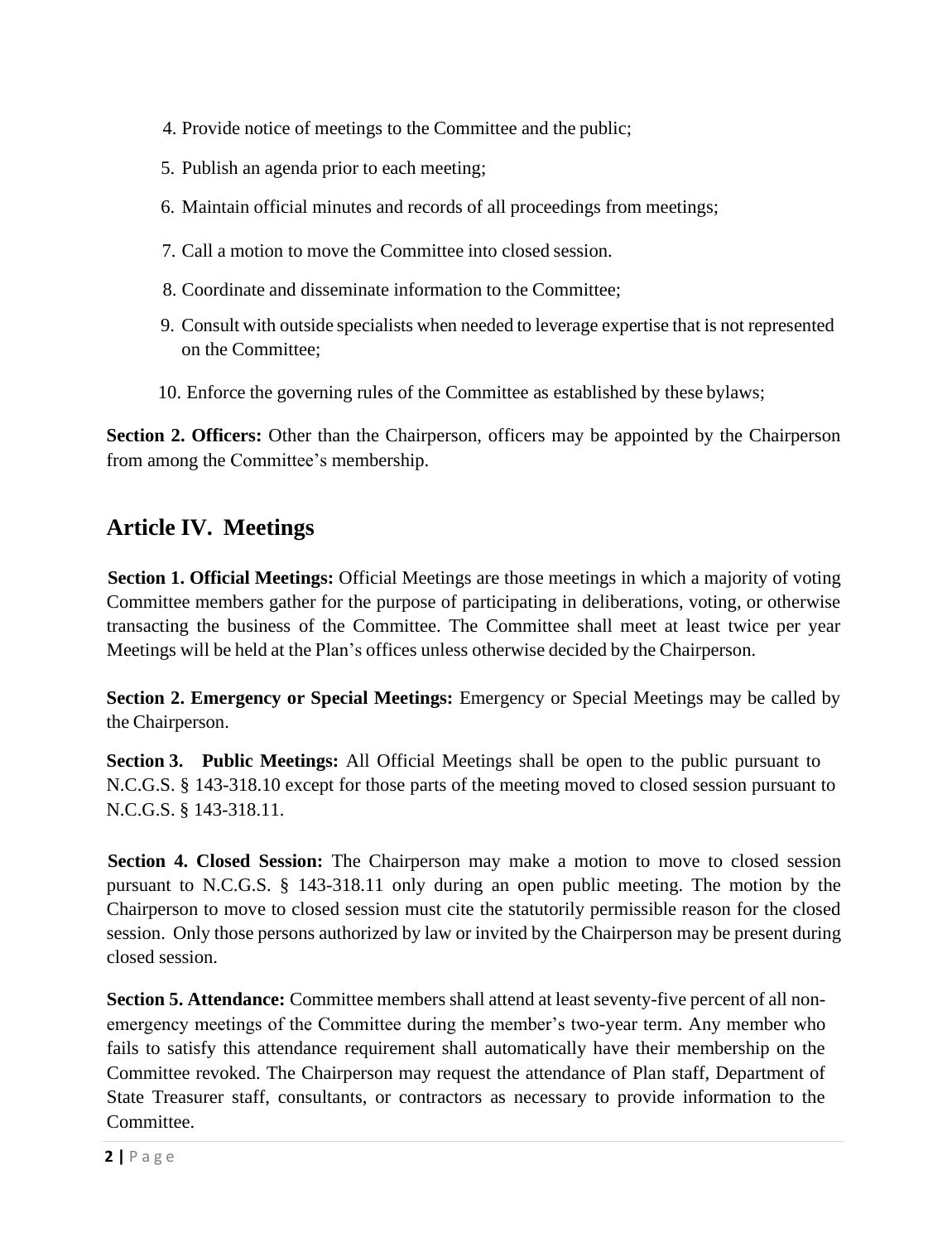**Section 6. Meeting by Telephone or Other Electronic Media:** At the discretion of the Chairperson, members of the Committee may participate in meetings by means of telephone, video conference, webinar, or other acceptable means.

**Section 7. Notice:** The date, time, and place for all Committee meetings will be published on the Plan's website when known but no later than two weeks prior to any meeting. If a preliminary agenda is created it shall be posted as soon as practicable in the same manner as the notice; however, the preliminary agenda will not limit the scope of the Committee's meeting. If a preliminary agenda is not available, the notice shall include a general description of the nature and purpose of the meeting. Notice of Emergency or Special Meetings, as set forth in Article IV, Section 2 of these Bylaws, will be published at the same time notice is given to the Committee.

# **Article V. OPERATION OF THE COMMITTEE**

**Section 1. Actions of the Committee:** The Committee shall act only as authorized by law and these Bylaws. No member of the Committee shall exercise individually any administrativeauthority with respect to the Committee except as authorized by these Bylaws. No individual member of the Committee shall make a statement of policy which purports to be that of the Committee unless the Committee shall have adopted such policy, but no one shall be prohibited from stating his or her personal opinions provided they are clearly identified as such.

**Section 2. Access to Documents and Information:** The Chairperson will supply the Committee with any documents or information that is necessary for the proper conduct of its duties and responsibilities, subject to confidentiality requirements set forth in state and federal law.

**Section 3. Rules of Order:** The rules contained in the most recent edition of Robert's Rules of Order shall govern in all cases to which they are applicable and in which they are not inconsistent with these bylaws.

**Section 4. Agenda:** The agenda for each meeting will be developed by the Chairperson. The Chairperson shall send a preliminary agenda to each member of the Committee as soon as practicable in advance of any meeting of the Committee. The final agenda as approved by the Chairperson will be provided at the Committee meeting and shall govern the order of business for the meeting.

**Section 5. Minutes:** The Chairperson shall prepare minutes of the proceedings of all Committee meetings, including the date, time, place, members present or absent, and action taken. A copy of the minutes of each meeting of the Committee shall be transmitted to each Committee member for review at least two weeks prior to approval at the succeeding meeting. The minutes shall not be considered official unless and until approved by the Committee. Official minutes will be published to the Plan's website as soon as practicable.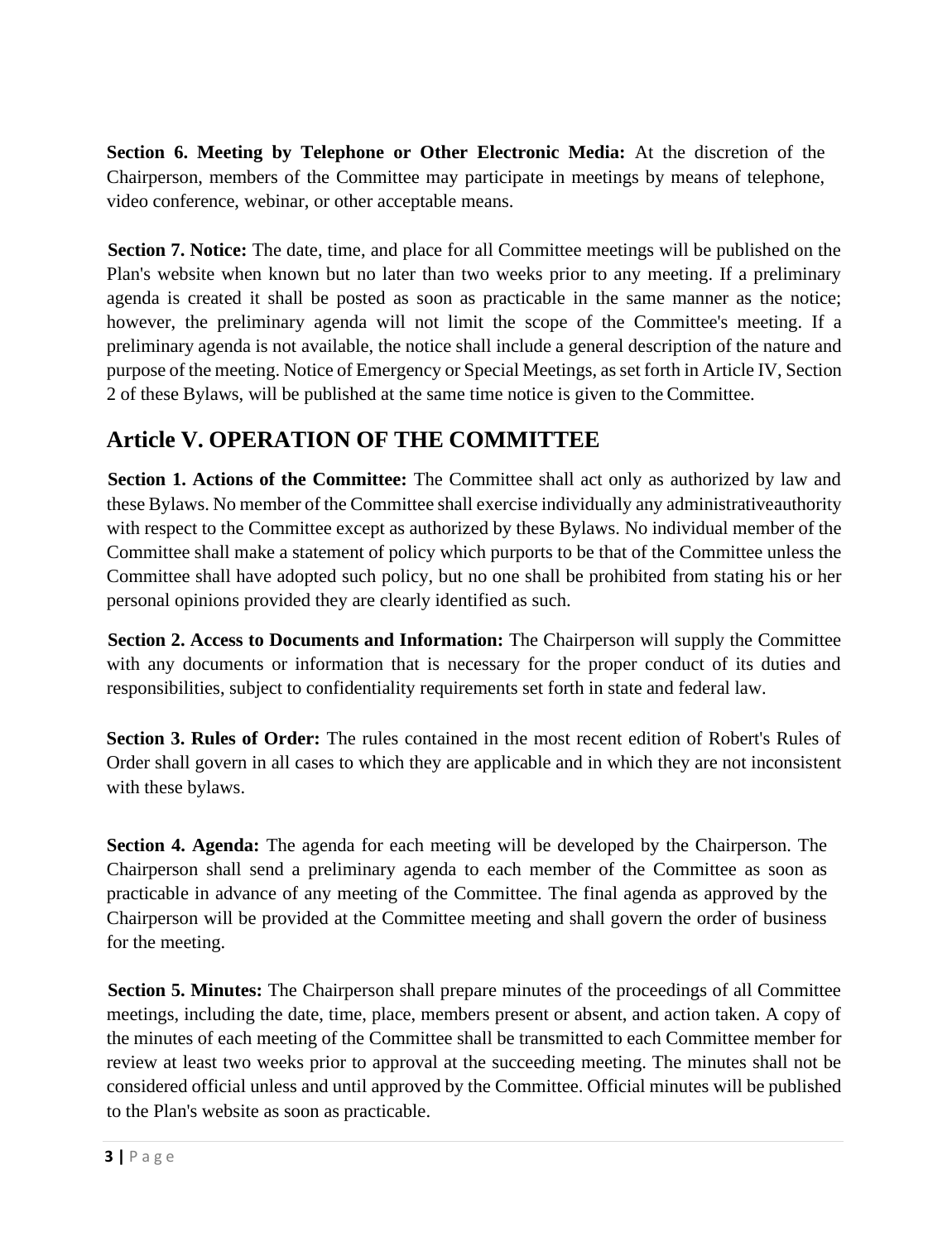**Section 6. Quorum:** A majority of the voting members of the Committee shall constitute a quorum.

**Section 7. Voting:** A quorum must be present in order for the Committee to vote on a decision. Any vote undertaken in the absence of a quorum being present is null and void. Decisions of the Committee shall be made by a majority voice vote of the Committee members with voting rights present. Voting by secret ballot is not allowed.

A roll call vote shall be taken upon the request of any Committee member. The names of the Committee members shall be called and each member shall vote "yes" or "no" at such time unless he or she chooses to abstain.

**Section 8. Compensation:** Committee members shall be compensated for time spent in preparation for and in Committee meetings, as authorized by the Chairperson, in accordance with State Office of Human Resources rules for temporary employees administered through Beacon at a rate approved by the State Treasurer.

**Section 9. Recusal from Participation:** After a meeting has been called to order and the final agenda reviewed, the Chairperson shall read to the Committee the Conflict of Interest Statement. Any Committee member with a conflict of interest or an appearance of a conflict of interest for any agenda item shall identify and recuse himself or herself from participating in discussion or voting on that particular agenda item.

# **ARTICLE VI. AUTHORITY, DUTY, RESPONSIBILITIES AND CONDUCT OF THE COMMITTEE**

**Section 1. Standard of Care:** Committee members shall carry out their duties and responsibilities as ethical stewards for the Plan. As ethical stewards, Committee members are obligated to act in the best interest of the Plan and its members while always considering the most up-to-date, unbiasedpatient care and biomedical literature.

**Section 2. Conflict of Interest:** A conflict of interest arises when a Committee member, or a member of his or her immediate family, may benefit from actions taken by the Committee. In such instances, the Committee member must disclose the conflict to the Committee and recuse himself or herself from participation in addressing or voting on the matter in which there is a conflict of interest or appearance of a conflict of interest.

**Section 3. Authority:** The Committee shall serve in an advisory capacity to the Plan to ensure the Plan's Comprehensive Formulary Document is appropriately revised to adapt to the release of new drugs, changes in product availability, and changes in evidence-based clinical or safety guidelines. The Committee shall have no authority to act independent of and without direction of the Plan, except as expressly provided in these Bylaws.

**Section 4. Responsibilities:** The Committee is responsible for the following core functions: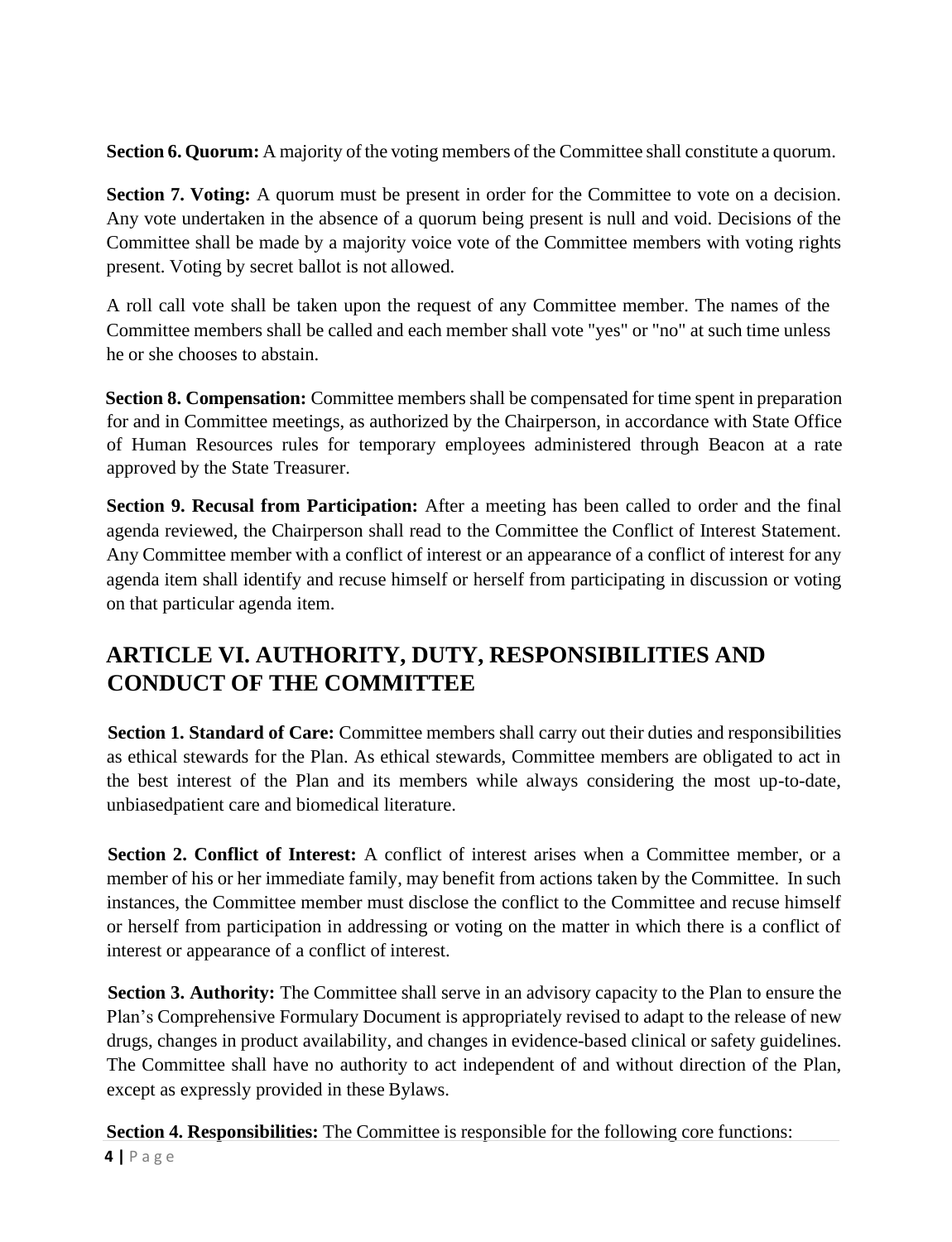- 1. Review new drugs, drug classes, new clinical indications, therapeutic advantages, new chemical entities, and new safety information.
- 2. Recommend pharmacy-related utilization management criteria that will promote the safety, effectiveness, and affordability of medication used in clinical settings.
- 3. Review and vote on proposed updates to the Comprehensive Formulary Document quarterly.
- 4. Present formulary recommendations to the Plan for adoption, subject to the Plan's approval.
- 5. Serve in an advisory capacity to the Plan on other matters when needed.

The Chairperson will assign Committee members new drugs or utilization policies to research prior to meetings. Members shall present their assigned reviews to the Committee at the designated meeting.

**Section 5. Expectations:** Committee members are expected to:

- 1. Be informed about the State Health Plan's policies and practices;
- 2. Work constructively with other Committee members to fulfill their duties and responsibilities;
- 3. Interact professionally and appropriately with the State Treasurer, Executive Administrator, Plan staff, consultants, contractors, and other outside service providers at all times;
- 4. Be prepared for all Committee meetings by reviewing agendas and supporting materials prior to the meeting;
- 5. Attend Committee meetings, share expertise, and actively participate in discussions;
- 6. Incur only reasonable expenses in carrying out duties as Committee members as approved by the Chairperson.
- 7. Maintain high ethical standards and avoid the appearance of impropriety;
- 9. Make requests of Plan staff, consultants, contractors, or other outside service providers only under the directive of the Chairperson.